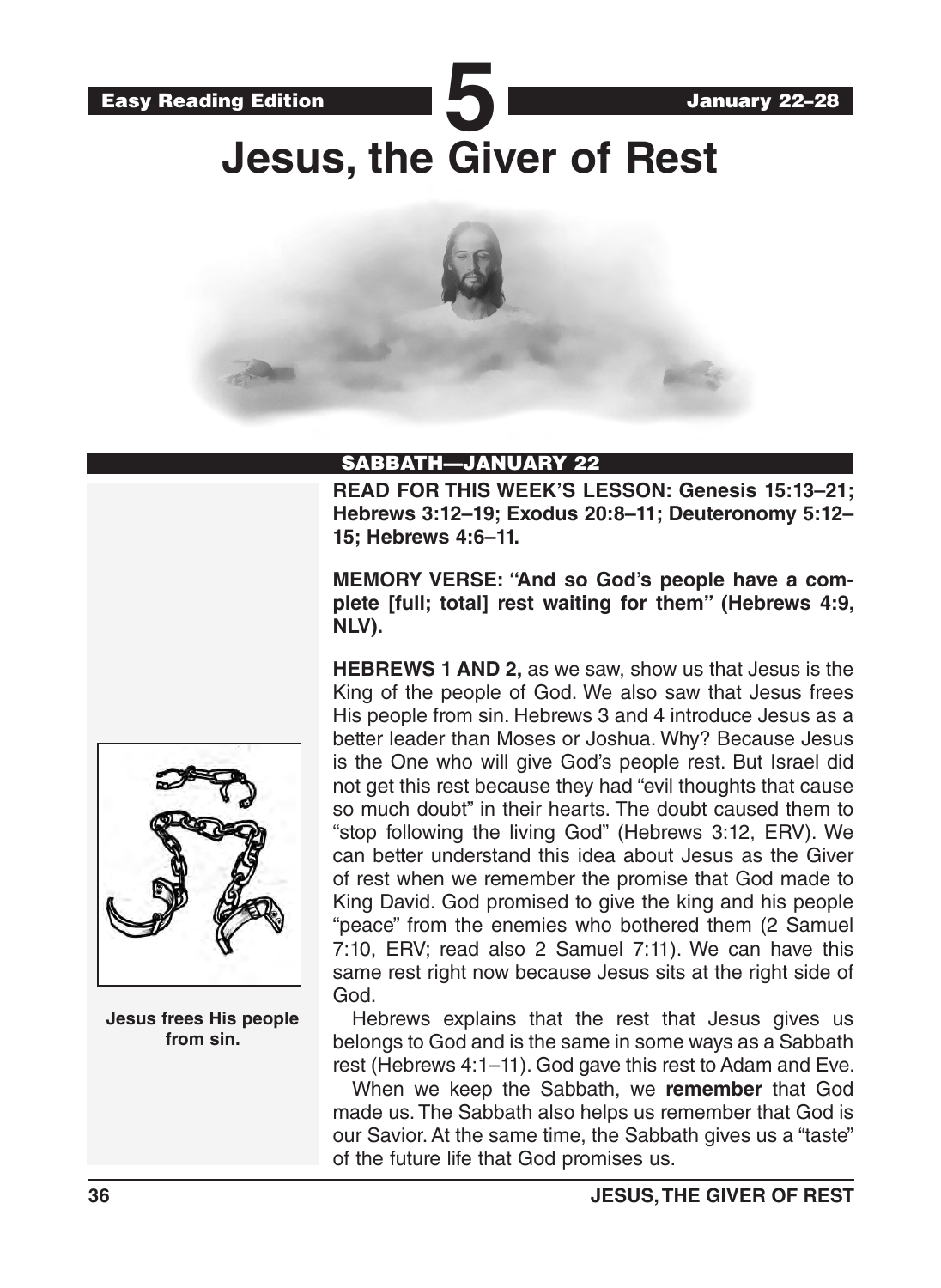## SUNDAY—JANUARY 23 Lesson 5

## **THE LAND OF PROMISE IS A PLACE OF REST (Genesis 15:13–21)**

## **Read Genesis 15:13–21. As we see from these verses, what does God promise Abraham?**

God promises Abraham that He will free Israel from slavery in Egypt. Then God will bring Israel to the land of Canaan. There, the Israelites will be free to serve and obey God (Exodus 8:1; Psalm 105:43–45). The Israelites also will enjoy the Sabbath rest that the King of Egypt refused to allow them to enjoy (Exodus 5:5). Canaan is the land that God promised to their father Abraham. God made this promise because Abraham obeyed God. How did Abraham obey? Abraham left his country to go to the Promised Land (Genesis 11:31–Genesis 12:4).

So, God gives His people Canaan as a home. But God also has a bigger reason for giving them the land. God wants His people to be close to Him (Exodus 19:4). He wants nothing to prevent their love for Him. God brings Israel to Canaan. There, they can learn about God. Then Israel can tell other people about God's love. So, Israel's going to Canaan is important. It makes a friendship possible between God and His people.

In Deuteronomy 12:1–14, the Lord tells Israel what they must do before they may start to enjoy His rest. They must destroy the false gods in the land first. Then God will show Israel, His chosen people, the place where He will live among them.

## **Read about the Sabbath commandment in Exodus 20:8–11 and Deuteronomy 5:12–15. What two things does the Sabbath rest help us remember? How are these two things connected?**

The Bible connects the Sabbath day both with the week God made the earth and the end of Israel's slavery in Egypt. That is why God commands Israel to remember to keep the Sabbath holy. In the same way, the Sabbath shows us that God made us and is our Savior. We did not make ourselves, so we can't save ourselves. Only God can save us. When we rest on the Sabbath, we show everyone that we depend on God to give us life and free us from the slavery of sin. Sabbath keeping is powerful proof that our own good behavior can't save us. Our Sabbath keeping shows everyone that we are saved only by God's mercy.

**How does keeping the Sabbath show people that we must completely depend on God to save us?**



**Canaan is the land that God promised to their father Abraham.**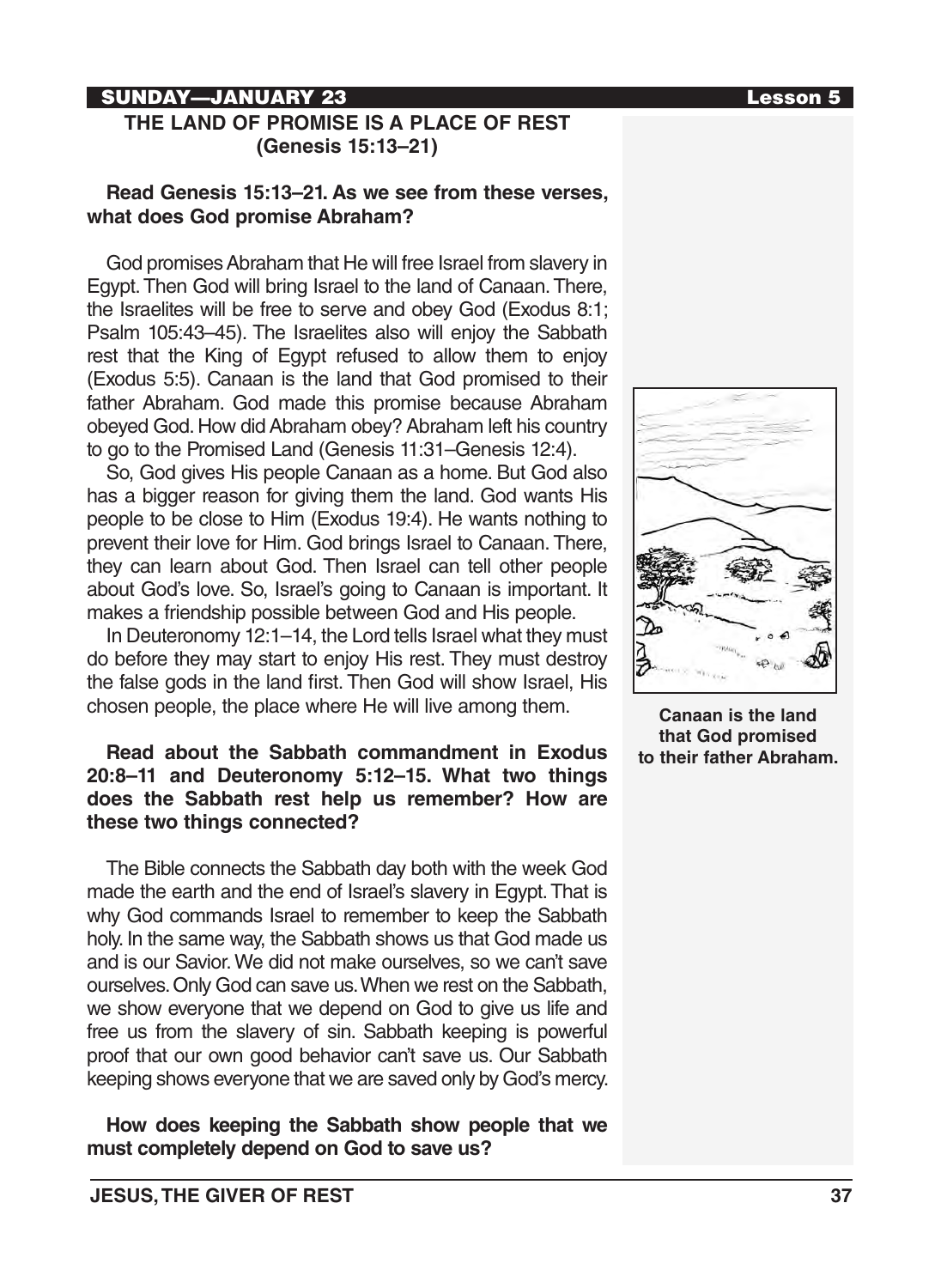### Lesson 5 MONDAY—JANUARY 24

## **BECAUSE THEY DO NOT BELIEVE (Hebrews 3:12–19)**

**As we saw, God plans that Canaan shall be a place of rest for His people. But Israel does not "enjoy the rest he planned for them" (Hebrews 3:18, NIrV). Why not? For the answer, read Hebrews 3:12–19.**

Hebrews 3:12–19 tells us the sad story about the time when Israel comes to the Promised Land. But they can't enter into the rest that God promises them. Numbers 13 and 14 explain why. Ten of the twelve Israelite spies "brought the people of Israel bad news about the land" (Numbers 13:32, NLV).

Caleb and Joshua believe that God can bring Israel into the Promised Land (Numbers 14:7–9). But the people have no faith. Their doubt is a surprise. They had seen that God is powerful. God brought them out of Egypt after sending ten awful curses on Egypt (Exodus 7–12). The Israelites watched God destroy the Egyptian army in the Red Sea (Exodus 14). God sent them bread from heaven (Exodus 16). Israel heard God's voice at Sinai (Exodus 20:1–21). God gave Israel water from the Rock (Exodus 17). God also led Israel by His cloud (Exodus 40:36–38). But after all these miracles, Israel fails to trust God. No wonder many Bible writers say that Israel in the desert is a word picture for a heart with no faith (Nehemiah 9:15–17; Psalm 106:24–26; 1 Corinthians 10:5–10).

God promises us gifts that no human can offer us. We can get these gifts only by our faith in the mercy of God. The Israelites do not have this faith. So, the message of hope that God gives Israel "did not help them. They heard it but did not accept it with faith" (Hebrews 4:2, ERV).

Israel came to the border of the Promised Land. There, the spies give two different reports about the land. The Israelites choose to believe the bad report. Our faith can cause people to trust God. Or our doubt can cause them not to trust Him. We must be careful. We must "encourage each other every day" (Hebrews 3:13, ERV). We also should "help each other to love others [people] and to do good" (Hebrews 10:24, NLV). Paul asks us to make sure "that no one loses God's blessing" (Hebrews 12:15, WE). Today, we also are on the border of the Promised Land. We are responsible for the people on this journey.

**How can you encourage the faith of other Christians around you? How can you make sure you never say or do anything that can weaken or hurt the faith of someone else?**



**God also led Israel by His cloud (Exodus 40:36–38).**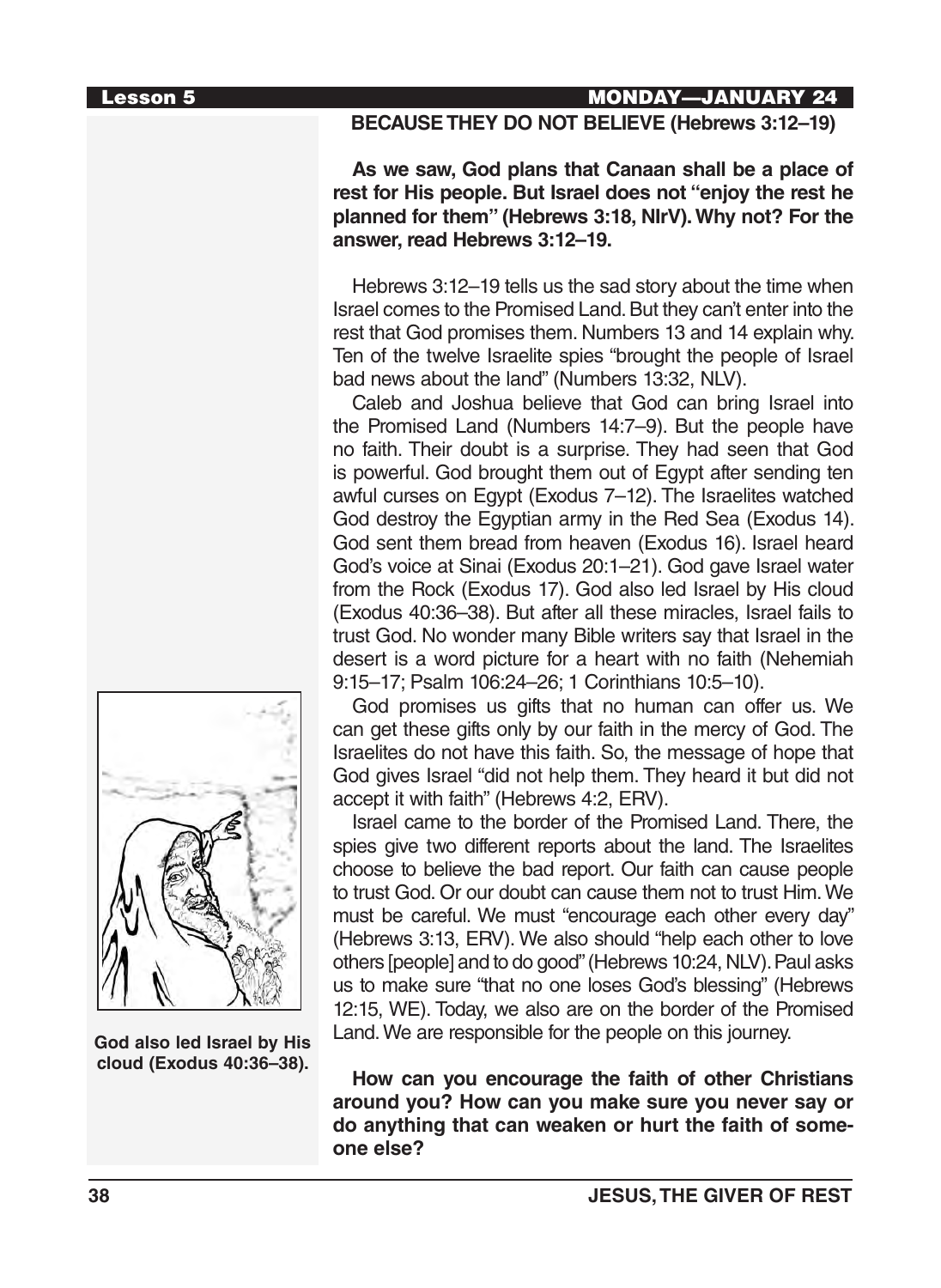## TUESDAY—JANUARY 25 Lesson 5

## **"IF YOU HEAR GOD'S VOICE TODAY . . ." (Hebrews 4:4–8, ERV)**

## **How is our entering "rest" today connected with our keeping the Sabbath? Read Hebrews 4:4–8 for the answer.**

God frees His people from Egypt. But they do not have faith to accept the rest that God promised. God continues to invite His people to accept this rest and to keep their hearts soft for Him. But what about the promise of rest that God made to Israel? In Hebrews 4:1, 6, 9, Paul uses the Greek where to charm in the real integration of  $\mathbf{r}$ ,  $\mathbf{v}$ ,  $\mathbf{v}$ ,  $\mathbf{v}$ ,  $\mathbf{v}$  and  $\mathbf{v}$  and "**apoleipo**" to show us that the promise continues "waiting" for the people of God. In Hebrews 4:6, 7, Paul writes about God's offer of rest to King David (read Psalm 95). This offer is proof that Israel did not accept the promise of rest from God. So, the promise continues to be there for the people of God to accept when they are ready. Paul says that this promise of Sabbath rest has been ready for us since God made the earth and sky (Hebrews 4:3, 4).

God invites us "today" to accept His rest. "Today" is a powerful time word, as we see in Deuteronomy. When Moses makes new the agreement between the Israelites and God, Moses uses the word "today" (Deuteronomy 5:3; compare Deuteronomy 4:8; Deuteronomy 6:6; Deuteronomy 11:2). Moses invites the people "today" to see that God always keeps His promises (Deuteronomy 11:2–7). The people must decide to obey the Lord "today," too (Deuteronomy 5:1–3). They must not put off their decision. In the same way, "today" is a time for us to make a decision (read 2 Corinthians 6:2).

In Hebrews 3 and 4, we see the word written as "today" five times. This word shows us that we must pay attention to what God says to us (Hebrews 3:7, 15; Hebrews 4:7). When we fail to believe what God tells us, our hearts will become "hard." Then we will not obey Him. Our hard hearts also may cause us to delay our going to heaven, just as the Israelites' hard hearts delayed their entering Canaan.

So, we now can "go with complete trust to the throne of God" (Hebrews 4:16, NLV; read also Hebrews 4:14, 15 and Hebrews 10:19–23). We may bring Jesus our spiritual offerings of praise and thanksgiving (Hebrews 12:28; Hebrews 13:10–16). God invites us "today" to trust His promises. He gives us every reason to accept His invitation right away and not delay.

**What spiritual decision must you make "today"? Why must you do it now? What could happen if you delay?**



**"Today" is a powerful time word, as we see in Deuteronomy.**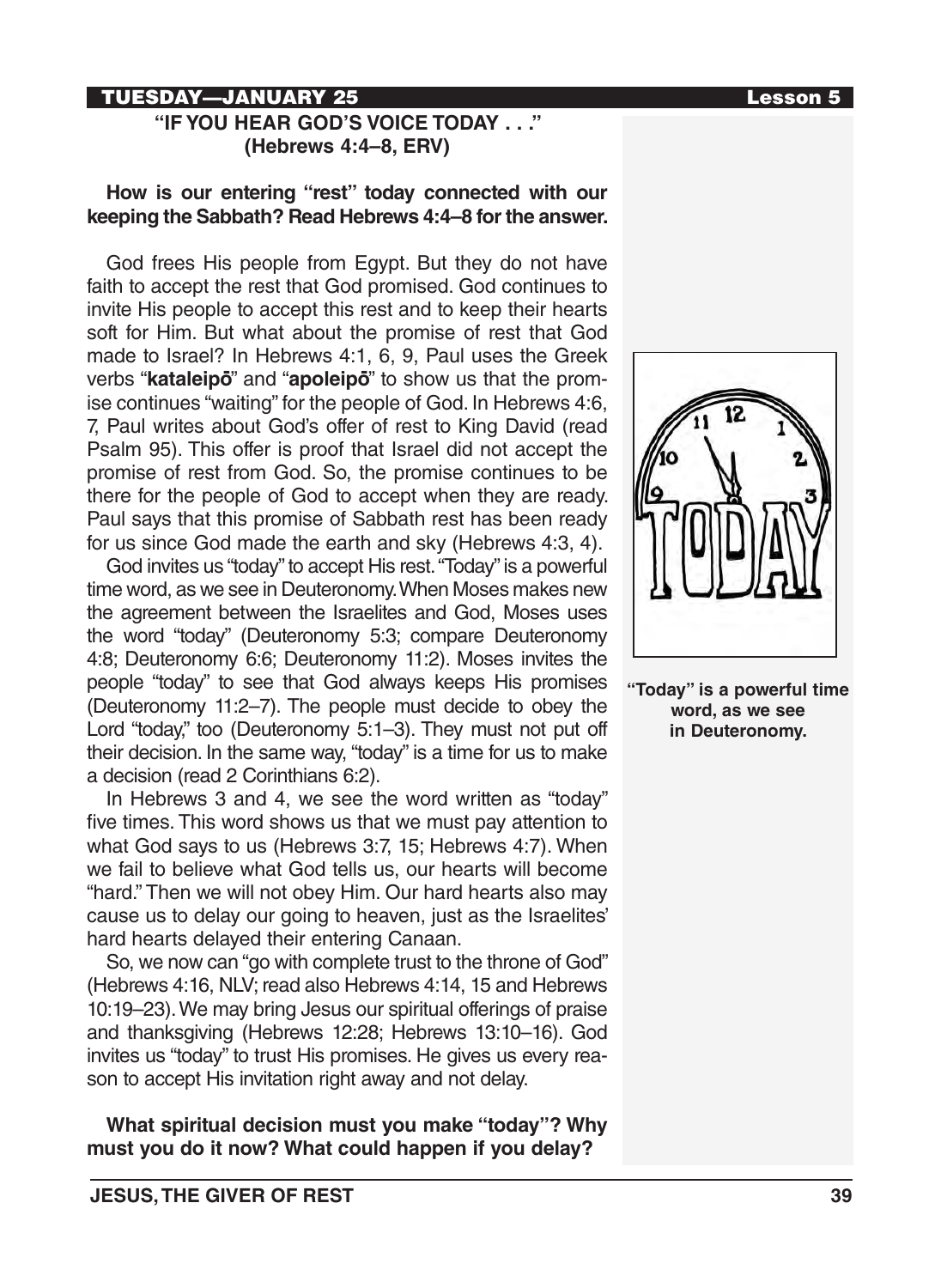## Lesson 5 WEDNESDAY—JANUARY 26

## **ENTERING INTO HIS REST (Hebrews 3:11)**

## **Read Hebrews 3:11 and Hebrews 4:1, 3, 5, 10 about the rest that God offers us. What does God say about this rest?**

God invites us to enjoy **His** rest. God's rest is different than our daily rest. In Hebrews 4:4, Paul takes us back to Eden when God finished making the earth and sky: "So on the seventh day God rested from all his work" (Hebrews 4:4, ERV, which is a quote from Genesis 2:2). Adam and Eve's first day of life was on the Sabbath. At the very start, they learned to rest in God's work for them. The fourth commandment helps us to remember that rest is the reason for the Sabbath. God rested on the Sabbath. He blessed the seventh day and made it holy. Jesus helps us to remember this Bible truth when He said, " 'The Sabbath day was made for man. Man was not made for [to be controlled by] the Sabbath day' " (Mark 2:27, NIrV).

**What are we invited to do in Hebrews 4:9–11, 16? What did Jesus and His followers do on the Sabbath? For the answer read Luke 4:16; Acts 13:14, 42, 44; Acts 16:13; Acts 17:2; and Acts 18:4.**

Both Jesus and His followers kept the Seventh-day Sabbath and worshiped on that day every week. We may not think we need to rest. God did not need rest after making the earth and skies in six days. But He rested anyway. And God knows what we need!

Do you know what is interesting? When Jesus showed Himself to John on Patmos Island, Jesus chose the Sabbath (Revelation 1:9–12). The sabbath is named the "Lord's Day" because Jesus rested from work on the Sabbath. And that separated the Sabbath from other days of the week and made it special (read Isaiah 58:13, 14; Mark 2:28). Yes, Jesus blessed the Sabbath after He finished making the skies and earth. Jesus also blessed the Sabbath again when He finished His work of saving us. How did He do that? He rested in the grave from Friday evening to Sunday morning (Luke 23:54–Luke 24:7).

**How can we, right now, enjoy the rest that God has for us? How does the promise of future rest on the new earth show us that God saves us only by His mercy?**



**God invites us to enjoy His rest.**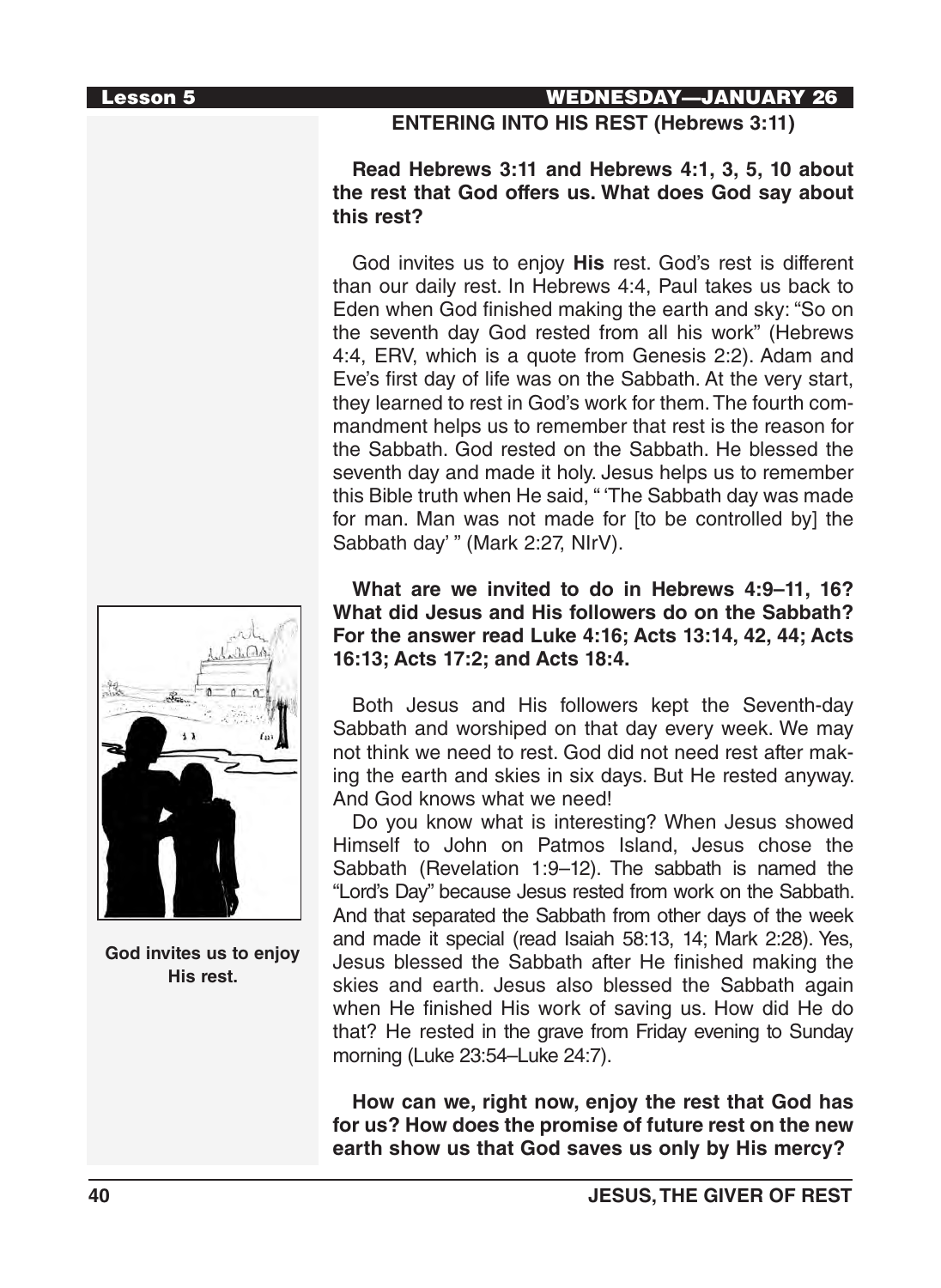# THURSDAY—JANUARY 27 Lesson 5

## **A SABBATH REST WAITING FOR GOD'S PEOPLE (Exodus 4:9–11)**

## **Compare the Sabbath commandment in Exodus 20:8–11 with the Sabbath commandment in Deuteronomy 5:12–15. What do these verses teach us about Sabbath rest?**

The Sabbath commandment in Exodus 20:8–11 and in Deuteronomy 5:12–15 invites us to remember the wonderful things God does for us. As we saw, the Sabbath commandment helps us remember that God made skies and the earth (Exodus 31:17; Exodus 34:28). In Deuteronomy, Moses commands Israel to keep the Sabbath because God freed them from Egyptian slavery. The time when God freed His people is named the Exodus. The Exodus helps us see Jesus' work on the cross to free us from sin. When Jesus says, "It is finished" (John 19:30, ERV), we see that Jesus' work on the cross is a success. So, the Sabbath is a double blessing because: (1) God rested on the Sabbath after He made the earth, we should, too. (2) The Sabbath helps us remember to "rest" or trust in what Jesus did for us at the cross to free us from sin.

## **How do we enter God's rest? Read Hebrews 4:9–11 and Galatians 4:21–Galatians 5:1 for the answer.**

Since Adam and Eve first sinned, humans taught two different ways of being saved: the false way (by our good behavior) and the right way (by faith). Think about Cain and Abel. Cain offers God food from his own crops. But Abel offers God an animal. The animal's blood and death show us Jesus' future death on the cross. Or, what about Abraham? Abraham tries to make God's promise about a son happen on his own. That is how Ishmael is born. Later, Abraham depends fully on God's promise. Then Isaac is born (read Romans 4:19–22; Hebrews 11:11).

When we keep the Sabbath, we show everyone that we accept God's promises, mercy, forgiveness, and power over sin (see Exodus 31:13). When we keep the Sabbath, we celebrate our joy in being saved by Jesus. The Sabbath shows that our faith is alive and strong. We can do many things to show our faith. But more than anything else we can do, our Sabbath keeping shows that we believe that God saves us by His mercy.

**Our good behavior does not save us. How does our resting on the Sabbath show this Bible truth?**





**When we keep the Sabbath, we celebrate our joy in being saved by Jesus.**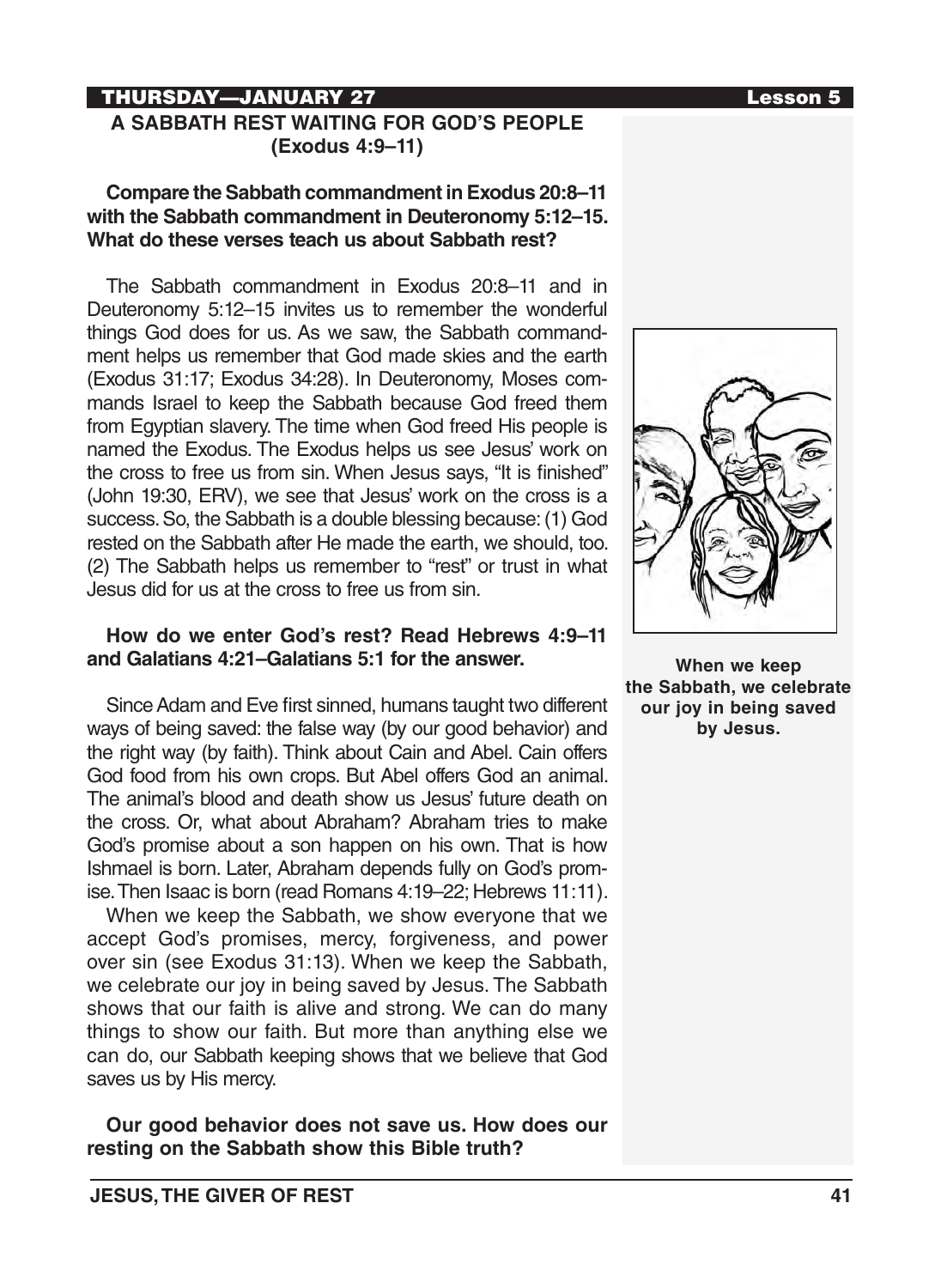# Lesson 5 FRIDAY—JANUARY 28

**ADDITIONAL THOUGHT:** In the book of Hebrews, Paul uses the Sabbath rest to show us an important Bible truth: God saves us by His mercy when we believe in Him. Paul does not use Sunday to show us this Bible truth. What does this information show us about the Sabbath in Paul's time? We can see that Christian believers everywhere kept the Sabbath holy. The Sabbath was very precious to them. From about A.D. 150, we start to discover that a change happened in the church of Rome. The church of Rome stopped teaching that the Sabbath was a word picture of how God saves us. The church of Rome started to teach that the Sabbath was only something that the Jews kept. They also taught that the Sabbath was part of the Old Agreement or Promise. So, they taught that Christians did not need to keep the Sabbath holy. What if someone wanted to keep the Sabbath anyway? Then the church of Rome accused this person of trying to save himself by his own good behavior. That's what happened in the time of Justin Martyr around <sup>a</sup>.d. 155. In his *Dialog with Trypho* (chapter 47), Justin Martyr writes, "Many non-Jewish Christians did not 'wish to talk with Jewish Christians or be kind to them.' That's because these Jewish Christians believed in Jesus and obeyed Him, but they also kept the Jewish Sabbath."—Samuele Bacchiocchi, *From Sabbath to Sunday: An Historical Investigation of the Rise of Sunday Observance in Early Christianity* (Rome: Pontifical Gregorian University Press, 1977), page 159, n. 67. In the same way, Marcion, a few years earlier, ordered his followers to fast on Sabbath to show that they rejected the Jews and their God (read Epiphanius, *Panarion*, 42.3.3–4).

"The Sabbath is a special sign that shows us that Jesus can make us holy. . . . At the same time, the Sabbath is a promise of the peace that God will give us because of Jesus. All the beautiful things in nature are God's invitation to us. They ask us to accept Jesus' invitation: 'All you who work hard! All you who carry heavy loads! Come to me! I will give you rest.' Matthew 11:28, [WE]."—Ellen G. White, *The Desire of Ages*, pages 288, 289, adapted.

## **DISCUSSION QUESTIONS:**

**1** How does our keeping the Sabbath show that we believe that we are saved by the loving-favor of God? How does our keeping the Sabbath show that Jesus gives us new life?

2 How do we keep the Sabbath holy? How is this experience different from trying to save ourselves by our own good behavior?



**"The Sabbath is a promise of the peace that God will give us because of Jesus."**